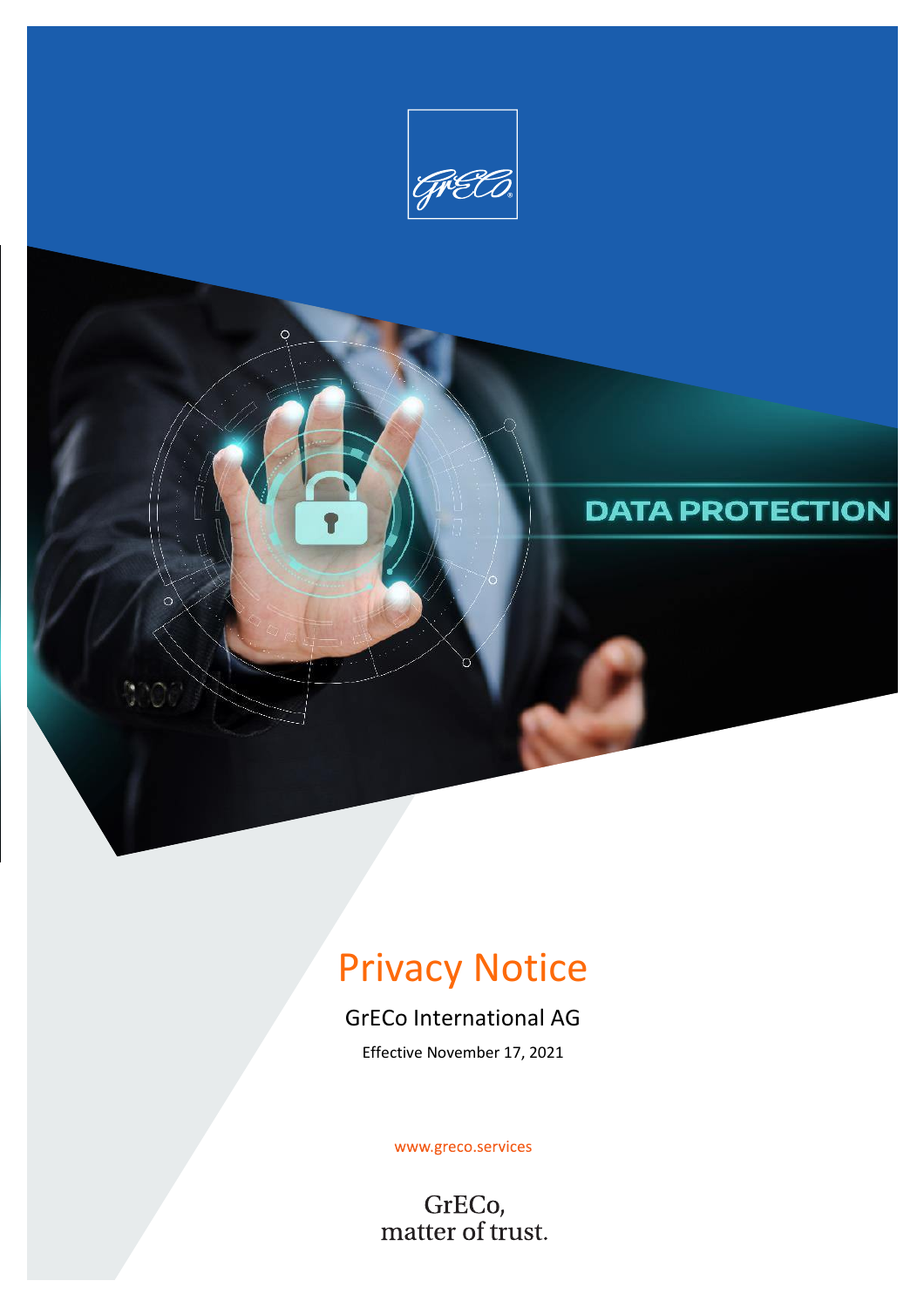

# 1 General information

Thank you for your interest in our website and our company.

Our website includes links to other websites, which are provided purely for the purpose of information. We check external links carefully. However, we are not responsible for the content or security of these external links.

We protect the personal data you provide when visiting our website, and maintain your data privacy in our data processing, in accordance with the legal requirements. For further details on our data handling and protection policies, please read on.

#### 1.1 The Controller for the processing of your personal data is

GrECo International AG Insurance broker and consultant for insurance matters Elmargasse 2-4 1190 Vienna Website: https://www.greco.services E-mail: datenschutz@greco.services

Enquiries concerning data protection should be sent directly to the email address or postal address above.

#### 1.2 Supervising regulatory authority

Austrian Data Protection Authority (Österreichische Datenschutzbehörde) Website: https://www.dsb.gv.at/

#### 2 How we use your data

#### 2.1 What kind of personal data do we process and where do they come from?

We process the following of your personal data which we obtain in the course of our business dealings:

If you just visit our website, we will process your personal data only as described below in section 5.

When we provide our insurance intermediation and/or insurance-related consulting services to you (or your employer), we will process data such as your personal details (name, address, contact details, date and place of birth, nationality, profession etc.), identity verification data (e.g. details of identity documents), and authentication data (e.g. sample signature). In addition, they can include details of transactions (e.g. payments), data required for the fulfilment of our contractual obligations (e.g. policy data), advertising and sales data, documentation data (e.g. consultation records), registration data, information from your electronic communications with our Group companies, data processing results generated by the GrECo Group, and data required for the fulfilment of our legal and regulatory obligations.

We also process data obtained from your insurers, from other GrECo Group companies, from credit agencies (e.g. KSV1870 Holding AG) and from publicly available sources (e.g. Companies Register, Land Register, the media). We may also obtain data from public authorities (e.g. courts) or government officials.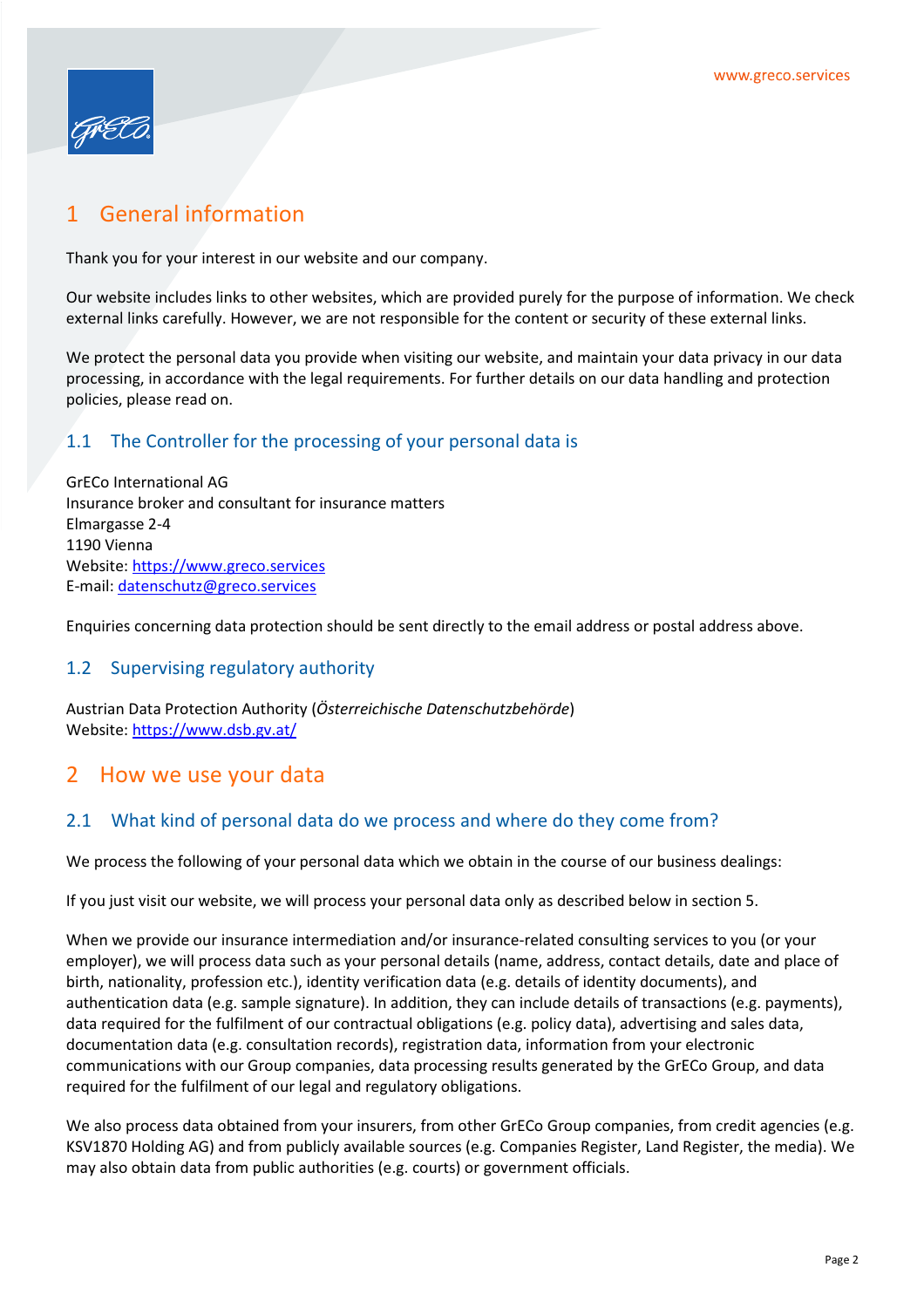

Under certain circumstances we may also process special categories of your personal data (such as health-related information) as described below in section 3.4.

Depending on the specific context in which we process your data, we will provide you with additional information, as applicable.

We only process the data that are required for the particular processing purpose (please see section 3. below for details).

#### 2.2 Children's data

We do not enter into contracts with minors, and are not permitted to do so. When you accept an online contract or online services etc, you confirm that you are not a child, i.e. in Austria, that you are over 14 years old, or that your legal guardian has given consent.

## 3 Purposes and legal bases for processing of your personal data

#### 3.1 Contractual performance pursuant to Art 6 (1 b) GDPR

We are independent insurance brokers and consultants. Personal data are processed in the course of our business relationships with you or your employer as our customer (client) and/or supplier. These include electronically created, saved and archived documents (e.g. correspondence) concerning offers and acceptances of insurance contracts, or during other stages of contract preparation, or for the administration and fulfilment of our contractual rights and responsibilities, particularly in the event of damage claims, and for insurance advice; also photographs and other documents uploaded by you. Further information on our data processing is also included in your contract documents.

If the services we provide to you involve more than one GrECo company, for example where insurance is provided in more than one country, your data need to be processed by each of the relevant GrECo Group companies. The relevant Group companies are listed on our website https://www.greco.services/en/greco-markets.html.

#### 3.2 Processing for the fulfilment of legal obligations pursuant to Art 6 (1 c) GDPR

There are also some legal regulations which require that we process your personal data, e.g.:

- information provided to the judicial authorities and courts in the event of criminal proceedings, or to the financial authorities in the event of finance offences: Code of Criminal Procedures, Financial Criminal Code
- Prevention of fraud or money laundering
- Regulations on the reporting of possible grievances

#### 3.3 Data processing to safeguard legitimate interests in accordance with GDPR Art 6 (1 f)

In order to safeguard the legitimate interests of the Controller and of other companies of the GrECo Group, data may be processed on the basis of balancing your and our interests beyond the specific fulfilment of a contract.

This includes, in particular, the following types of data processing activities respectively the interests we pursue with them: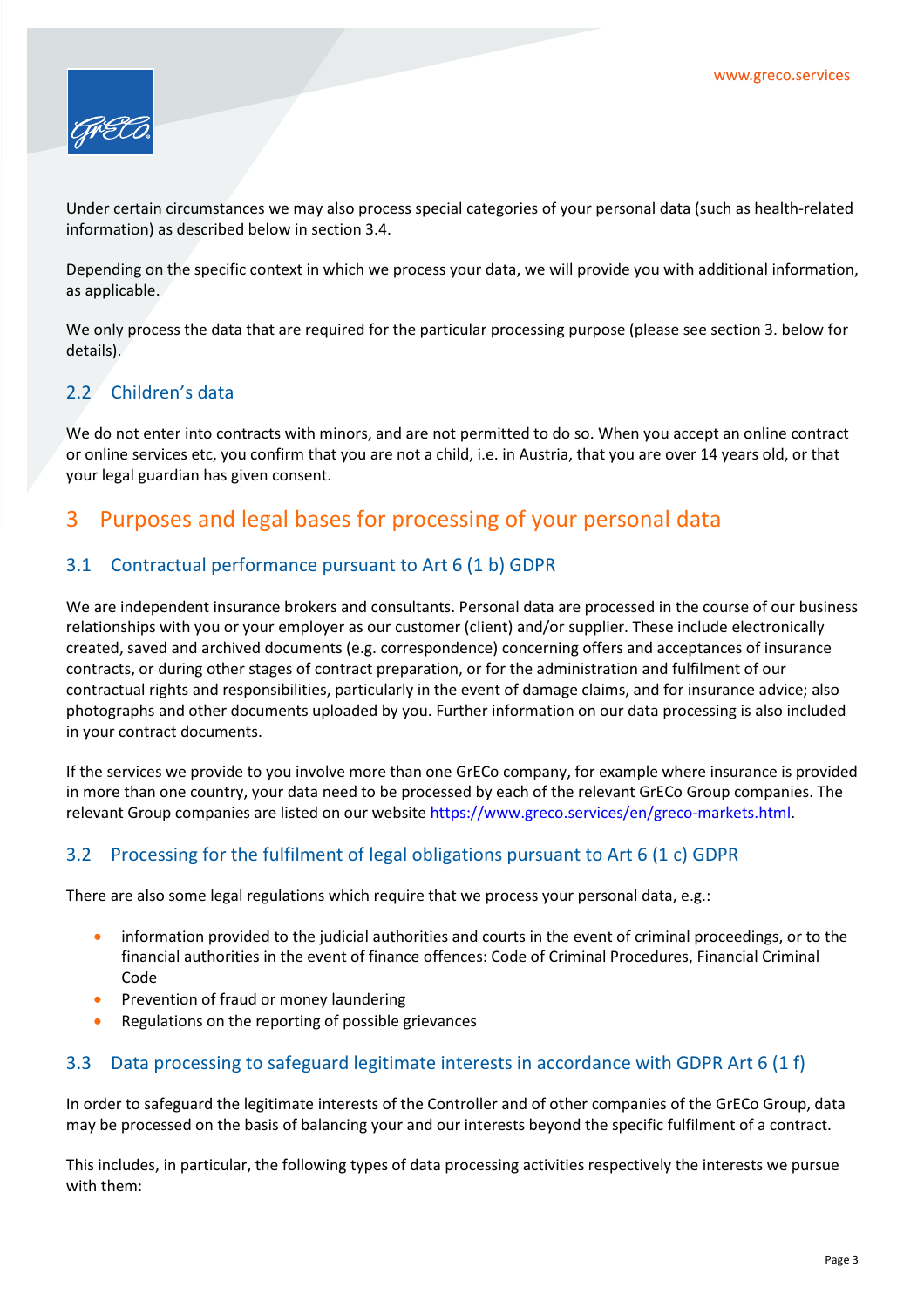

- IT services for safeguarding of network and information security
- marketing (including direct marketing) for offering our services
- monitoring of the GrECo Group's range of services for ongoing optimisation
- business management activities for the purpose of further development of services and products
- exercising and defending legal claims in judicial and extra-judicial proceedings
- **•** prevention of fraud or money laundering
- processing for statistical purposes
- **•** processing for market research
- compliance with and implementation of regulations on the reporting of possible grievances
- communications within the GrECo Group for the above purposes

In addition to the GrECo Group companies with which you have direct contracts, other GrECo Group companies involved in the fulfilment of contracts (e.g. for revenue management), and GrECo International Holding AG (e.g. as IT service provider) may act as (sub-)processors or (joint) Controllers. GrECo International Holding AG, as the controlling and holding company of the Group, also provides a variety of other services (in addition to IT services) to the entire GrECo Group.

With respect to the transfer of data to these GrECo companies and other third parties, we emphasise that we are obliged to maintain data privacy and confidentiality of all customer data and information provided to us in the course of our business relationship. All employees of GrECo companies who might possibly have access to your personal data, and all data processing (sub-)contractors are required to confirm in writing that they will maintain confidentiality and will only process personal data as authorised. GrECo International Holding AG in Austria, as the central IT service provider for all GrECo companies, monitors data security in accordance with Art. 32 GDPR.

#### 3.4 Data processing for which you have given consent pursuant to Art 6 (1 a) or Art 9 (2 a) GDPR

Data provided by you may be processed in accordance with your consent, e.g. contact details for the distribution of newsletters and other information about insurance products, insurance brokerage and other services provided by your GrECo partner, or photos provided by customers for the purpose of references or reporting on GrECo events on the website.

Where your permission is required for a specific category of data processing, we will not proceed until we have your express consent for that specific purpose.

For the settlement of claims it is sometimes necessary to process sensitive data (e.g. details of injuries), as defined in Art. 9 GDPR, or data about (suspected) offences (e.g. in the case of traffic accidents), as defined in Art. 10 GDPR. As a general rule, we process such data for the purpose of establishing, exercising or defending legal claims, so that Art. 9 (2f) GDPR usually constitutes the legal basis for such processing. Where the processing of such data is not already justified on the basis of statutory provisions such as Art. 9 (2) or Art. 10 (2) GDPR, we will ask in advance for your specific consent that we may process these data and forward them to insurance companies or brokers etc. The same applies when such data are provided to us from another source (e.g. an insurance company).

Your consent may be withdrawn at any time. The withdrawal of consent does not affect the legality of earlier processing.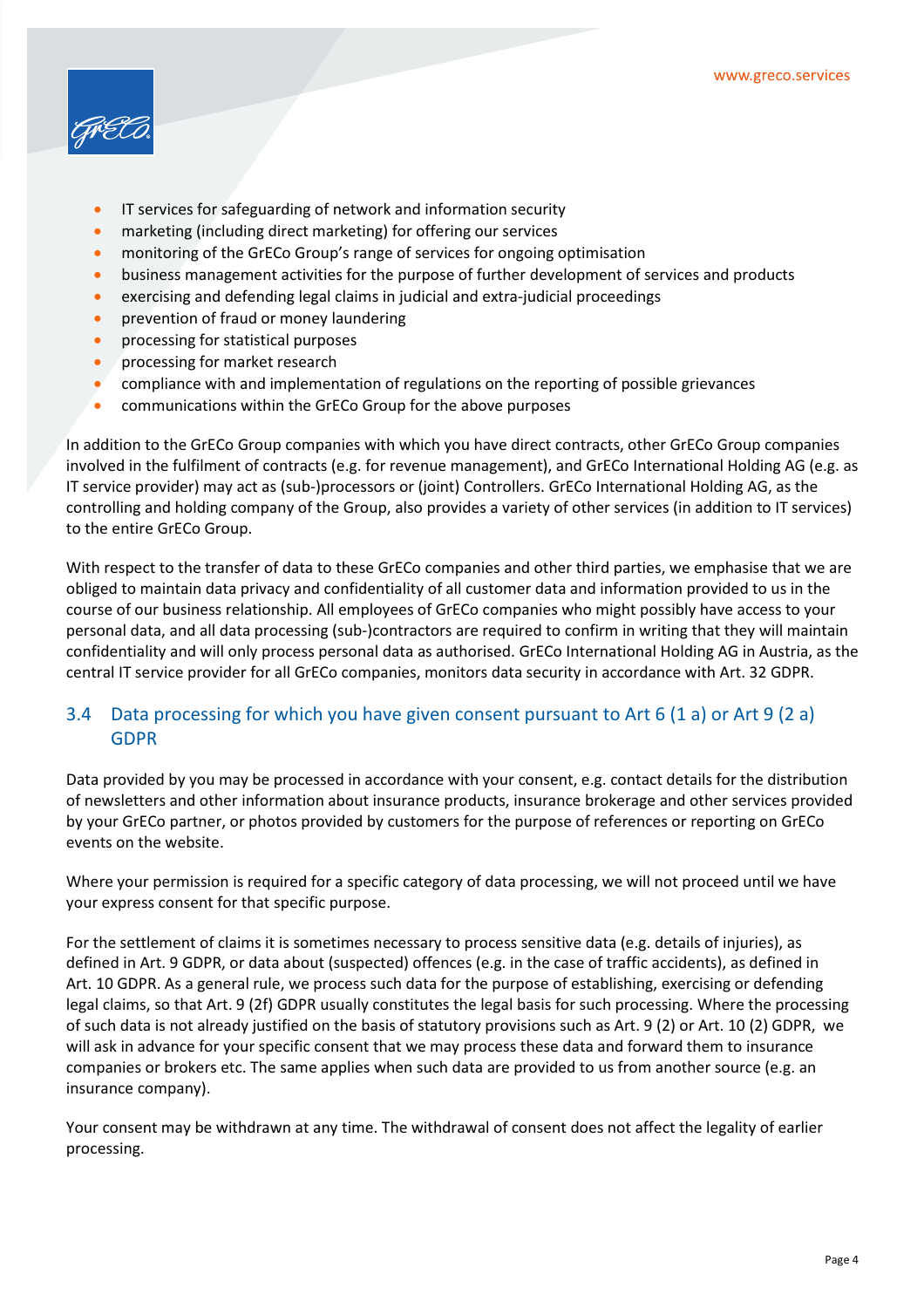

#### 3.5 Are you obliged to provide us with your personal data? What happens if you do not wish to do so?

Our business dealings require customers to provide many personal details. For example, we cannot provide you with insurance without your name and address. If we do not have details of damages, we cannot help you with reporting and processing claims. We need to be able to process your personal data wherever this is necessary for contractual or legal reasons within the context of our business relationship. If you do not wish your data to be used in this way, there may be certain products or services that we cannot provide. Where your specific consent is required for us to be able to process your data, there is no obligation for you to grant this consent or provide this type of data.

#### 3.6 Is there any automated decision-making, including profiling, as defined in GDPR Art. 22(1) and Art. 4?

No, there is no automated decision-making. For insurance brokerage we check credit status by means of enquiries to credit protection associations. The evaluation of this kind of information is never automated.

# 4 Transmission and retention of personal data

#### 4.1 Is your personal data shared, and if so, with whom?

The security of your personal data is important to us. For that reason, your data are only shared where there is a contractual or legal requirement to do so, or where this is necessary for the protection of our legitimate interests (e.g. within the company), or with your consent. Your personal data may be shared with:

- insurance / reinsurance providers / authorised co-brokers and other contacts as necessary for arranging insurance for a specific case
- other GrECo companies within the GrECo Group and third parties, their employees and agents, to the extent that this is necessary for the fulfilment of contractual, legal or regulatory obligations, and for the protection of legitimate interests, and particularly for the preparation or completion of insurance agreements (e.g. GrECo Risk Engineering GmbH), or GrECo companies, whose IT services (e.g. from GrECo International Holding AG in Austria as the central IT service provider for all GrECo companies) or their back office services or service lines, for the fulfilment of our associated responsibilities or otherwise for the provision of our services
- Microsoft Ireland Operations Limited in its capacity as a data processor (including its sub-processors) through the use of cloud services provided within the EU
- Providers of IT infrastructure, IT security and/or network services
- public bodies and institutions, where we are legally required to do so (e.g. the trade licensing authority as regulatory authority, financial authorities)
- third parties acting on our instruction, e.g. lawyers; third parties are contractually obliged to keep your data confidential and only to process them as necessary for the provision of service
- data may also be transmitted to third parties if you have given consent for this, e.g. to assessors in the event of a claim.

#### 4.2 Are my personal data transmitted to third countries?

It is sometimes necessary to transmit data to a third country without adequate data protection regulations, e.g. in the event of cross-border insurance solutions, to the relevant partner GrECo companies in third countries (Russia,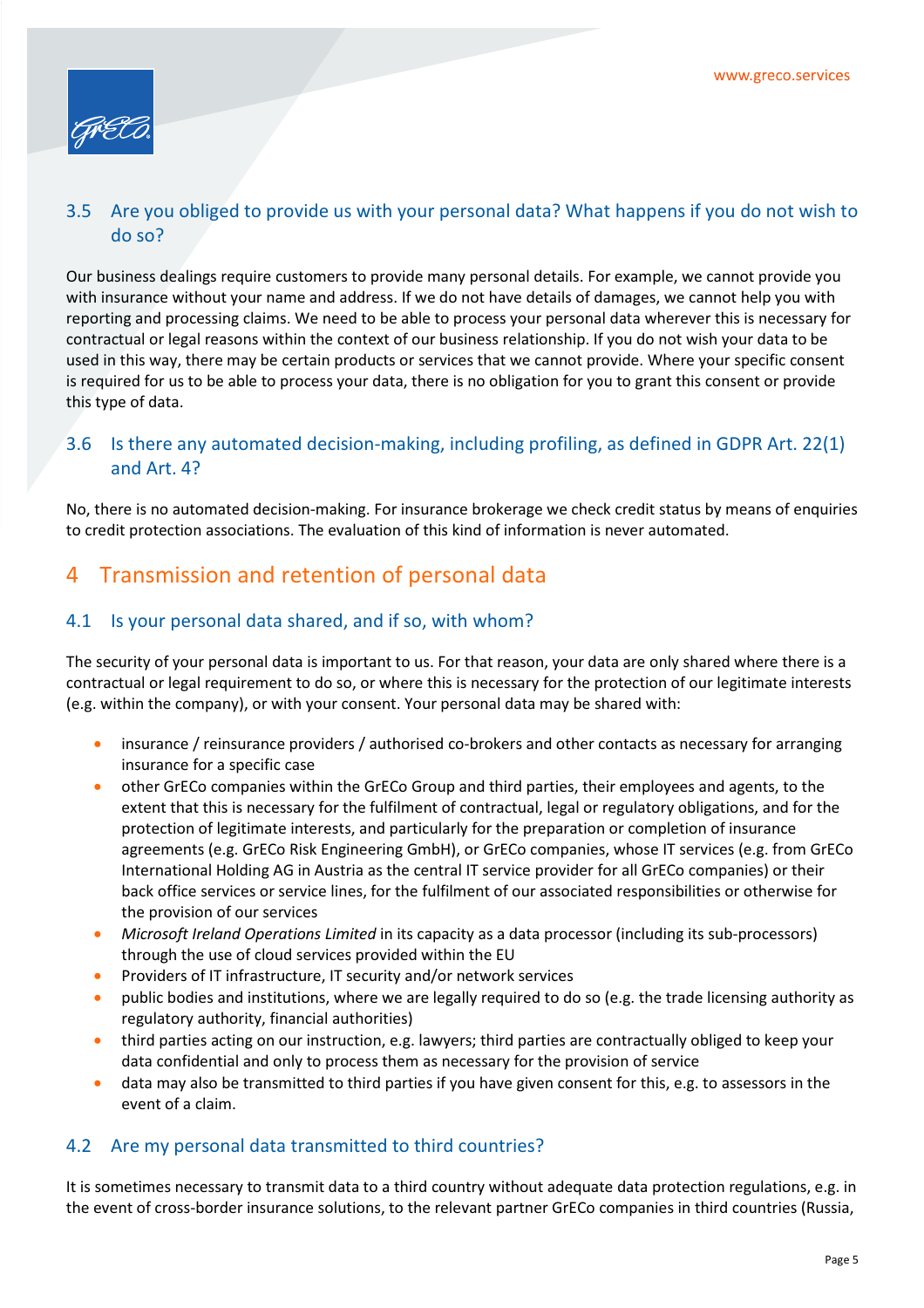

Serbia, Ukraine and Turkey). In the event that data have to be transmitted to a third country without adequate data protection, or to an international organisation, such transfer will occur on the basis of EU standard contract clauses, or other guarantees of adequate data protection as defined in GDPR Chapter V.

GrECo companies in third countries are contractually obliged within the GrECo Group to uphold the standards of data protection and security as defined in the GDPR. This is also monitored, e.g. in Austria by GrECo International Holding AG, the central IT service provider of the GrECo Group. GrECo International Holding AG, as central IT service provider (computing centre), also processes data on behalf of GrECo companies in third countries.

In many cases, GrECo companies may also be joint controllers with other companies, including in third countries (e.g. for cross-border insurance solutions). In such cases, contracts for joint controllers are signed which set out detailed requirements in accordance with Art. 26 GDPR. Where GrECo companies process your data as joint controllers, your rights as a data subject and other claims pursuant to the GDPR (see item 6 below, "Your rights") can be exercised against each relevant controller, if no specific point of contact has been communicated to you (Art. 26 (2) GDPR).

We do not generally use data processors outside the GrECo Group which are located in third countries. Where the data processors we have engaged use the services of sub-processors located outside the EU, we ensure that these sub-processors are obliged to comply with the data protection and security standards of the GDPR so that they provide appropriate safeguards for the protection of your personal data.

#### 4.3 How long is your personal data retained?

We will process or store your personal data for the duration of the business relationship between us or as long as any insurance contract brokered by us is still in effect. Also otherwise, we will only retain your data for so long as necessary for the fulfilment of the processing purposes described above.

After the end of our relationship with you, the data retention period depends on our statutory record keeping obligations and the duration of statutes of limitations on claims which may be raised between us. For instance, according to record keeping obligations under corporate and tax law, we are obliged to keep our business records for a minimum of seven (7) years. Examples of very common record keeping obligations under Austrian law can be found here (available in German only):

https://www.wko.at/service/wirtschaftsrecht-gewerberecht/eu-dsgvo-speicher-und-aufbewahrungsfristen.html

If we are not already obliged to retain your data as a result of our statutory record keeping obligations, we may still retain your data while the statute of limitations on claims which may possibly be raised between us have not yet expired. Such claims could be made for the performance or reversal of a contract, compensation for damages, or the fulfilment of other legal obligations. According to section 12 of the Austrian Insurance Contract Act (Versicherungsvertragsgesetz, VersVG), the statute of limitations on claims based on insurance contracts generally expires after ten (10) years. In some cases, however, statutes of limitations do not expire for thirty (30) years.

#### 4.4 What security measures are in place for the processing of personal data?

Data protection and data security are very important to us. Our data processing is protected by technical and organisational measures. This includes in particular the protection of your personal data against accidental or unlawful destruction, loss, alteration, unauthorised disclosure of, or access to personal data transmitted, stored or otherwise processed. The centralised provision of IT services for all GrECo companies by GrECo International Holding AG, as the computing centre for Austria, supports this protection in all GrECo companies.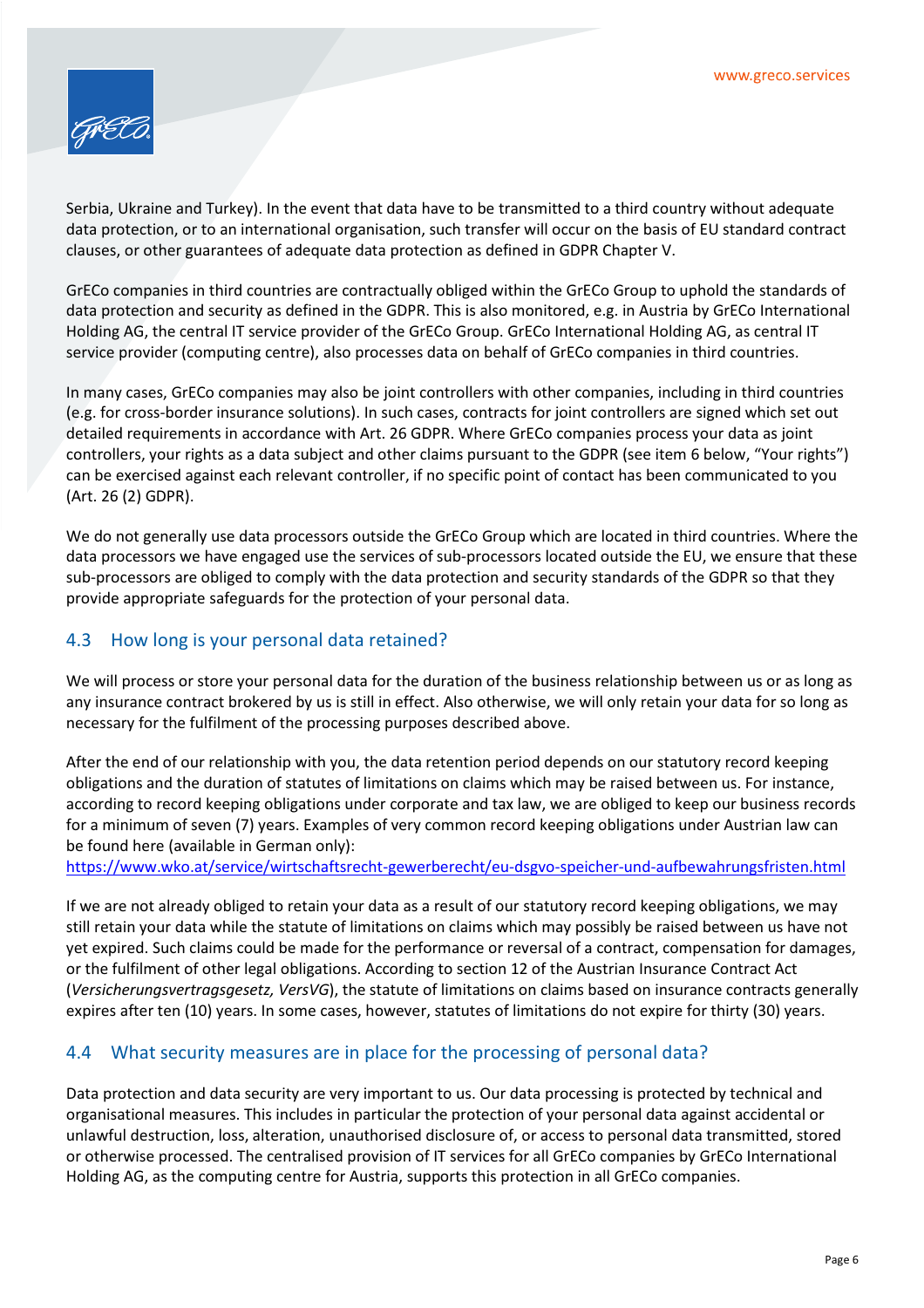

Protective measures include for example the use of modern security software and encryption methods, controls on physical access, authorisation concepts, pseudonymisation and other precautions to protect against and prevent external and internal attacks.

## 5 Online media

#### 5.1 Cookies

No cookies are used on our website.

#### 5.2 Social networks

We work in cooperation with various social networks. If you use these social networks, your browser will automatically be linked to the relevant network. This transmits your IP address and other information such as cookies, if you have already visited the platform concerned.

As far as possible we avoid this kind of data transfer until you do actually interact with one of these platforms. By clicking the relevant symbol (e.g. the Facebook logo) you indicate that you are ready to communicate with the selected platform, and accept that information about you, such as your IP address, is transmitted to that social network.

Our website offers the option to interact with various different social networks via plug-ins. These are Facebook Ireland Ltd., Twitter Inc., Linked In Inc. USA and XING SE Deutschland.

We have no influence over the extent and content of the data transmitted to the operator of the social network when you click on its plug-in. If you would like to find out more about the type, extent and purpose of the data collected by the operators of these social networks, we recommend that you read the data protection policies of each social network.

#### 5.3 Newsletter

On our website you can subscribe to our newsletter. You can also unsubscribe, by activating the "unsubscribe" link at the end of each newsletter, or contact us directly by replying to the newsletter.

This aspect of data processing is regulated by the legal provisions in sections 96 (3) and 107 of the Austrian Telecommunications Act (Telekommunikationsgesetz, TKG) and Art. 6(1)(a) GDPR (Consent).

#### 5.4 Contact form

The information you provide in our contact form, including personal data, is transmitted to our own mail server, processed and saved by us so that we can respond to your enquiry. These data are not collected or forwarded without your consent. Without these data we cannot respond to your enquiry.

By using our contact form you confirm that you are not a child, i.e. in Austria, that you are over 14 years old, or that your legal guardian has given consent.

This aspect of data processing is regulated by the legal provisions in sections 96 (3) and 107 of the Austrian Telecommunications Act (Telekommunikationsgesetz, TKG) and Art. 6(1)(a) GDPR (Consent).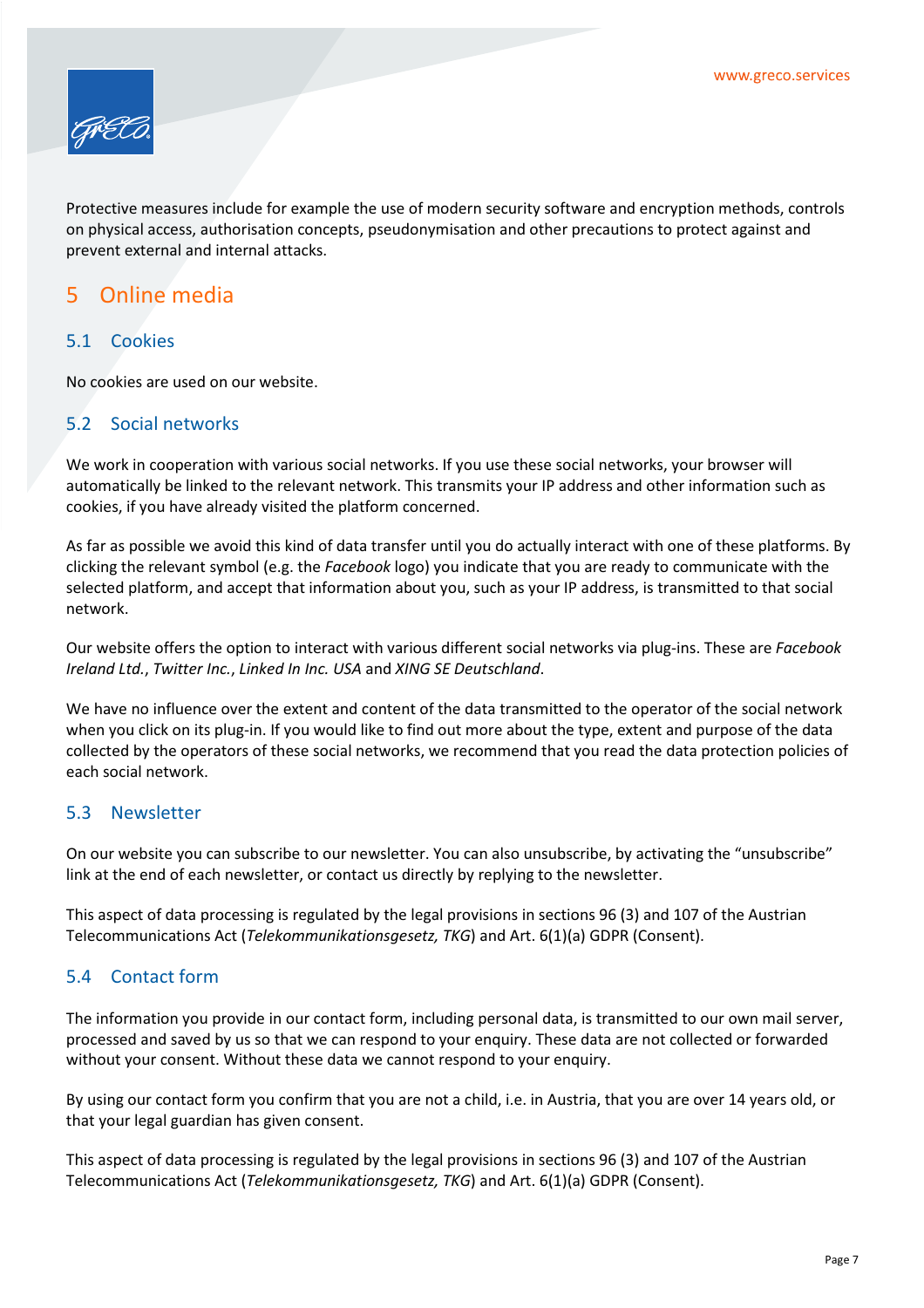

# 6 Your rights

You have the right of access, rectification or erasure or to restrict the processing of your saved data, the right to object to processing and the right to data portability, at any time, subject to the conditions of the data protection laws. Please direct any enquiries on these matters to the Controller for the processing of your personal data, as defined in item 1.1.

To ensure that your data do not fall into the wrong hands, and that no-one can erase your data against your wishes, it is essential that we check your identity every time you contact us.

Any complaints may be submitted to the regulatory authority:

Austrian Data Protection Authority (Österreichische Datenschutzbehörde) Web: https://www.dsb.gv.at/

You have the following specific rights:

#### 6.1 Right of access

According to Art 15 GDPR, Controllers must provide any data subject with access to personal data concerning themselves which is being processed.

#### 6.2 Rectification and erasure

According to Art 16 and Art. 17 GDPR, you as a data subject have the right to demand the rectification and erasure of personal data concerning yourself.

#### 6.3 Restriction of processing

According to Art 18 GDPR, you have the right to restrict the processing of personal data concerning yourself.

#### 6.4 Data portability

According to Art 20 GDPR you have the right to data portability. This is the right, under the conditions specified, to obtain personal data you have provided, in a structured, commonly used and machine readable format, and to require that these data be transmitted to a third party.

#### 6.5 Right to object

According to Art 21 (1) GDPR every data subject has the right, for reasons arising from their particular situation, to object to the processing of personal data concerning themselves which are processed, amongst other things, for pursuing the legitimate interests of the Controller or a third party. This also applies to data processed for profiling based on this provision. You can object at any time to the processing of your personal data for the purpose of direct marketing (e.g. for a spotlight or newsletter), to be effective for the future.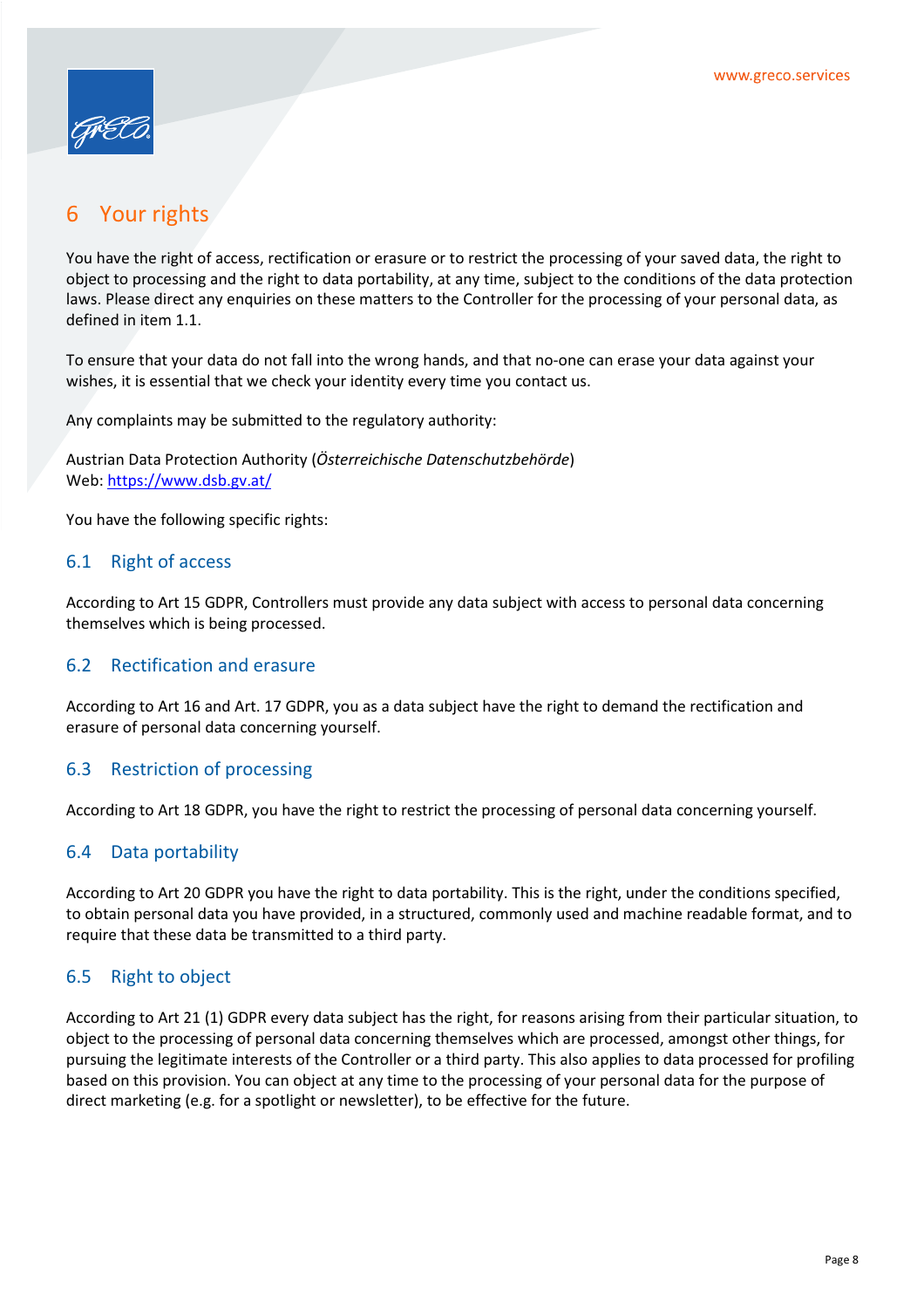

# 7 Automated decision-making

We do not use automated decision-making as defined in Art 22 GDPR for decisions on the establishment and operation of our business relationships.

# 8 Modification of this policy declaration

This policy declaration replaces all earlier versions. We reserve the right to modify this policy as necessary if circumstances change. The current version of this data protection policy is available at any time on our website at https://www.greco.services/en/ATGI\_data\_protection\_declaration\_clients\_EN.pdf